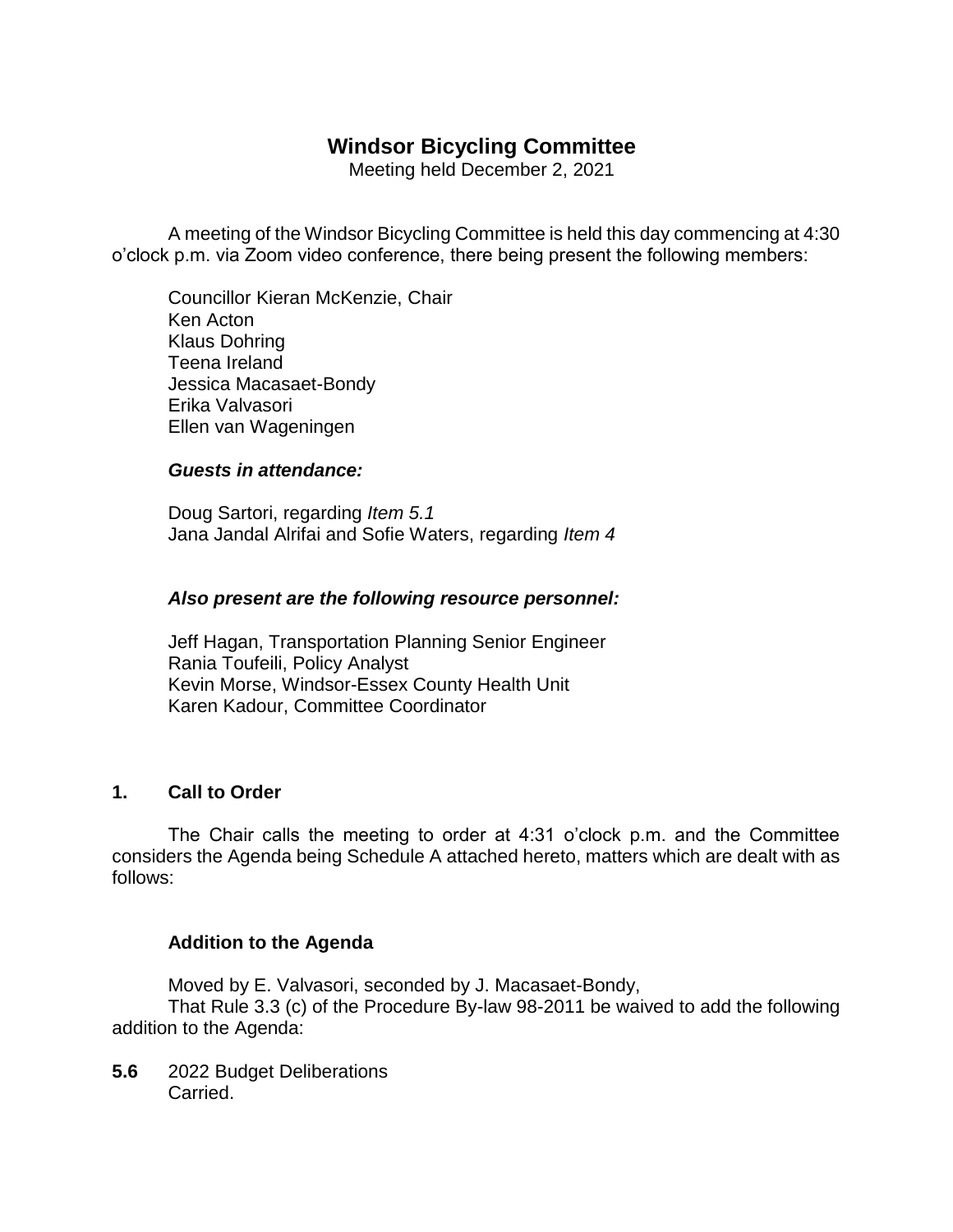#### **2. Declaration of Conflict**

None disclosed.

#### **3. Adoption of the Minutes**

Moved by E. Valvasori, seconded by E. van Wageningen,

That the minutes of the Windsor Bicycling Committee of its meeting held April 20, 2021 **BE ADOPTED** as presented.

Carried.

#### **4. Presentation – Windsor Youth Climate Council**

Jana Jandal Alrifai, President and Sofie Waters, Windsor Youth Climate Council appear before the Committee and provide the following relating to the University Avenue separated bike lane proposal:

- Increasing the number of bike lanes has an environmental and social economic benefit to our community
- Chose University Avenue as it is located in the core of the city and is home to many low-income families and small businesses. The environmental assessment is currently underway on University Avenue and is an opportunity to gather more data for protected bike lanes in that area.
- More Canadians are biking or walking to work or using public transit.
- There is a need for bike and pedestrian safety infrastructure.
- The proposal is to have protected bike lanes along University Avenue for 2022 from the University of Windsor campus to downtown or at least to Crawford Avenue.

The Chair indicates that this is an exciting project, as University Avenue will be undergoing a major redesign over the next several years. By bringing forward this pilot project for separated bike lanes, we will see that uptake in use.

Moved by K. Acton, seconded by E. Valvasori,

That the presentation by Jana Jandal Alrifai, President and Sofie Waters, Windsor Youth Climate Council regarding the University Avenue separated bike lane proposal **BE RECEIVED.**

Carried.

#### **5. Business Items**

#### **5.1 WBC 2021 Operating Budget**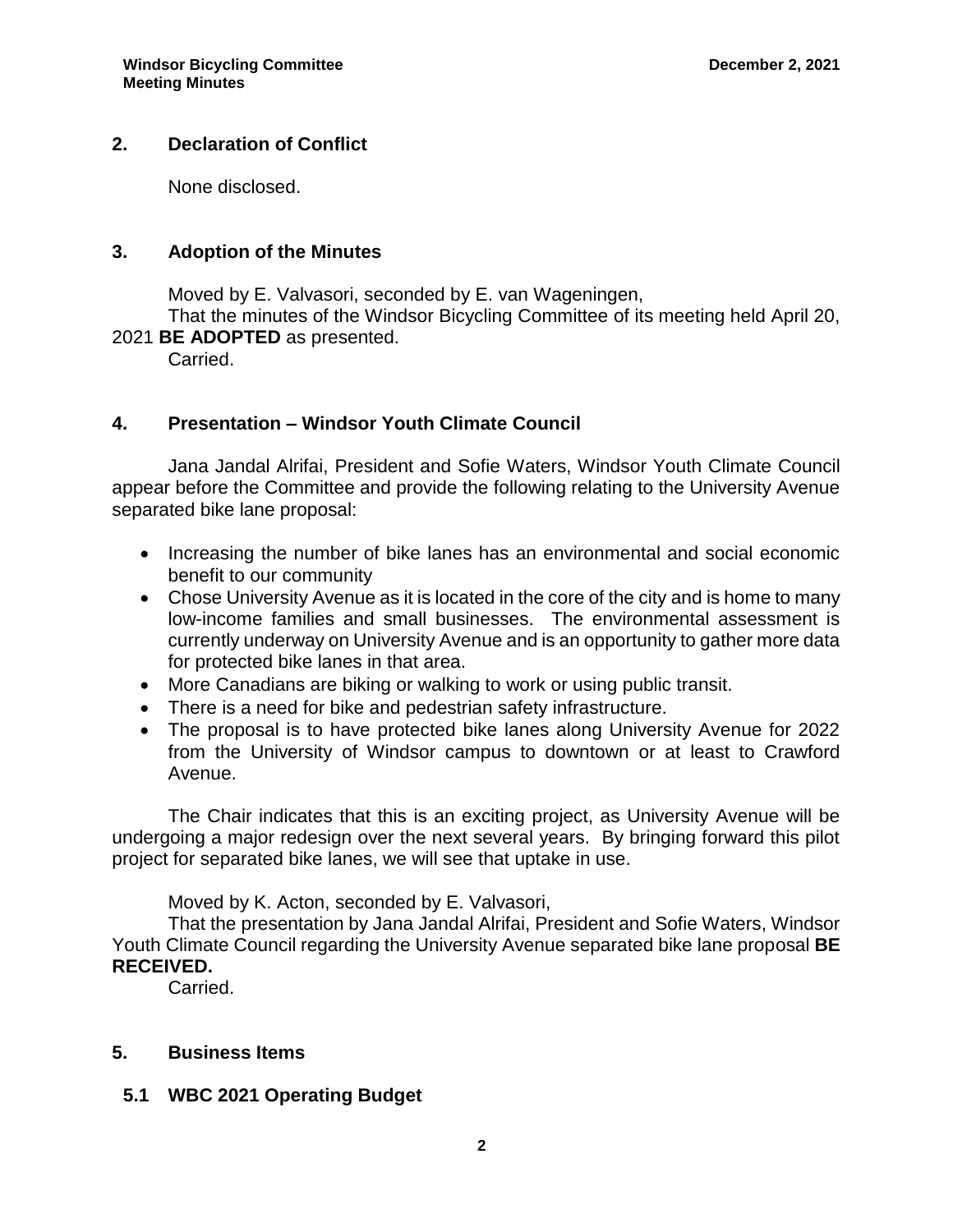The Chair advises that the balance of the 2021 Operating Budget for the Windsor Bicycling Committee is \$8,600.

Doug Sartori, appears before the Committee on behalf of Hackforge, a non-profit organization, and provides the following comments relating to development of a cycling web app for hand held devices:

- Proposing to use their staff to develop a cycling tech interest group and the technical infrastructure required to encourage local investment in projects that create and enhance the tech tools available to cyclists in Windsor.
- Software development is expensive and risky. The dollars we are talking about are not enough to build an app from scratch and the risk of project failure is always present, unless you are prepared to invest whatever it takes.
- They have developed a strategy based on their capabilities and experience to achieve these goals in the most cost effective way with minimal risk by building on top of the existing assets.
- The strategy is built around leveraging open source data software.
- Several mature open source projects can be leveraged to achieve their goals.
- The key component of the strategy is Open Street Map or OSM.
- OSM is a community driven repository of cloud sourced map data.
- The cycling infrastructure in Windsor is well defined on OSM, which is a valuable starting point for this initiative.
- Identified three open source apps for cyclists that use OSM data.
- Proposal to commit staff resources to improve Windsor's footprint on OSM.
- The plan is to apply for Hackforge to host a local chapter of OSM and work with the community to improve the points of interest and amenity data on OSM.
- Will advocate for Windsor's GIS Department to upload new infrastructure data directly to OSM.
- Essex County will also be included as OSM is global and the data is global.
- Develop partnerships with local organizations and community institutions to improve the quality of data apps for cyclists, i.e. BIA's.
- Asking for \$5,000 with matching funds from Parallel 42.

E. Valvasori advises that she has much data stored on her Garmin and asks if that data can be incorporated into their proposed website. She also asks if police data can be incorporated into this app as it relates to bike theft.

D. Sartori responds if that data can be extracted from the device, then they can work with it. In terms of bike theft, they could reach out to the Cycling Safety App, and those who run that non-profit.

E. van Wageningen asks at what stage the public will be able to begin using these apps.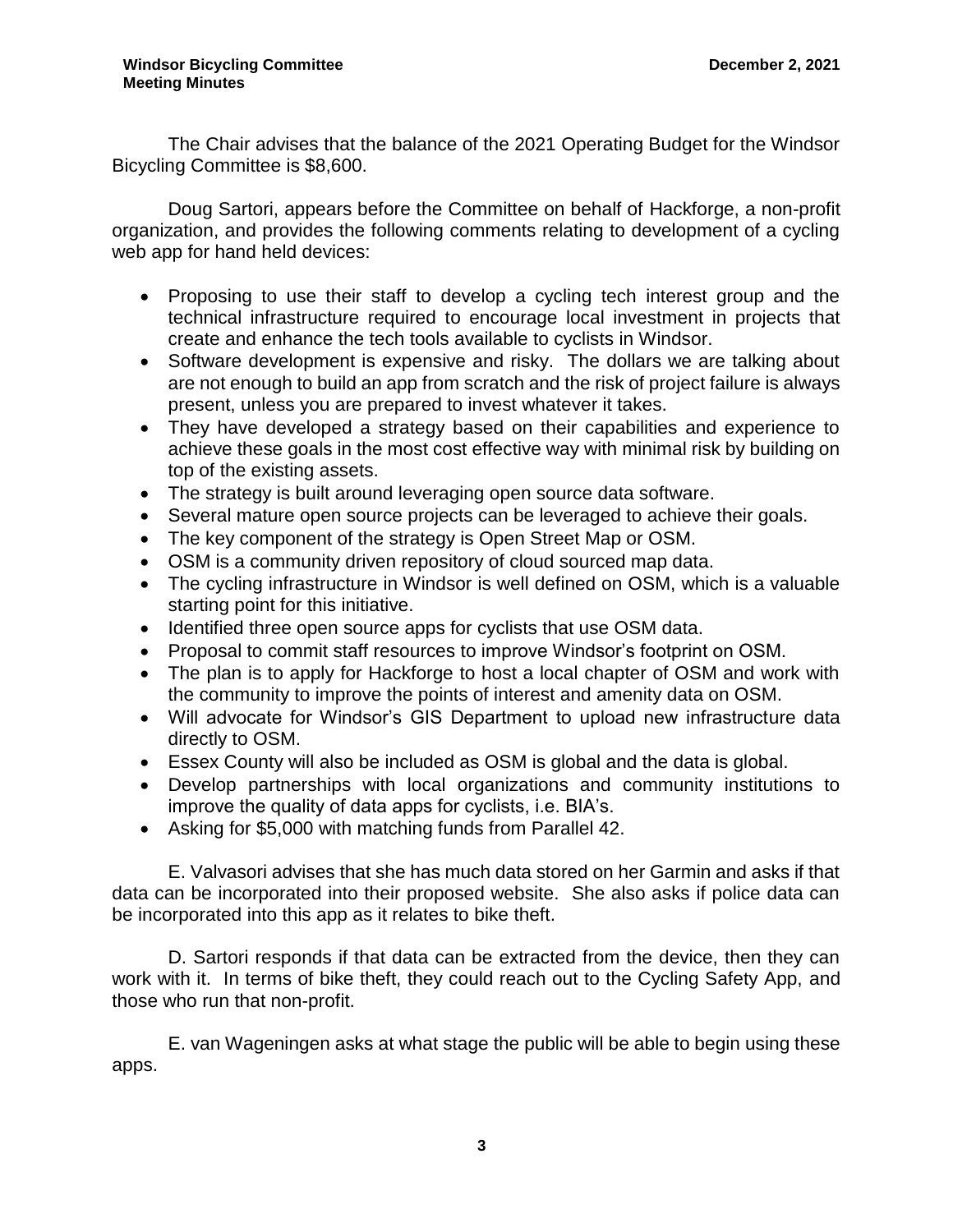D. Sartori responds that this can be generated to the community rather quickly. The first thing is to establish the working group and to get the technical infrastructure built.

Moved by J. Brunet, seconded by K. Acton,

That **APPROVAL BE GIVEN** to an expenditure in the upset amount of \$5,000 for Hackforge to develop a Cycling App for the community and further, that a report identifying the outcomes of the initiative **BE PROVIDED** midway through the project along with a final completion report.

Carried.

Moved by E. Valvasori, seconded by J. Macasaet-Bondy,

That **APPROVAL BE GIVEN** to an expenditure in the upset amount of \$2,500 to assist in funding the Bike Windsor Essex Winter Wheels Program and further, that Bike Windsor Essex **BE REQUESTED** to report back on the success of the program. Carried.

The Chair proposes a Community Recognition Cycling Award Program that will recognize groups, business and workplaces. He suggests a subcommittee be established to develop the criteria and public awareness of the program. J. Macasaet-Bondy, T. Ireland, E. Valvasori and K. Morse volunteer to sit on the subcommittee.

Moved by E. Van Wageningen, seconded by K. Acton,

That **APPROVAL BE GIVEN** to an expenditure in the upset amount of \$1,100 for the Community Recognition Cycling Program.

Carried.

## **5.2 Bike Parking Policy Update**

Rania Toufeili, Policy Analyst reviews the memo dated November 26, 2021 entitled "Bicycle Parking Policy – Update and Next Steps" and provides the following comments:

- The following updates are currently underway for the development on the policy and changes to the zoning by-law.
- *Definitions*  have been created for bicycle, bicycle parking space, short-term and long-term bicycling parking. These are central to the formation of the policy and changes to the zoning by-law, as they will be used by developers and the City to provide the most appropriate facilities.
- *Bicycle Parking Supply Requirements* The Bicycle Parking Policy will aim to redefine the requirements in order to promote active transportation and increase the available bicycle parking throughout the city.
- *Guidelines on Short-Term and Long-Term Bicycle* Parking Guidelines are being created to outline what standards are expected when long-term or shortterm bicycle parking is provided by developers or through the City. These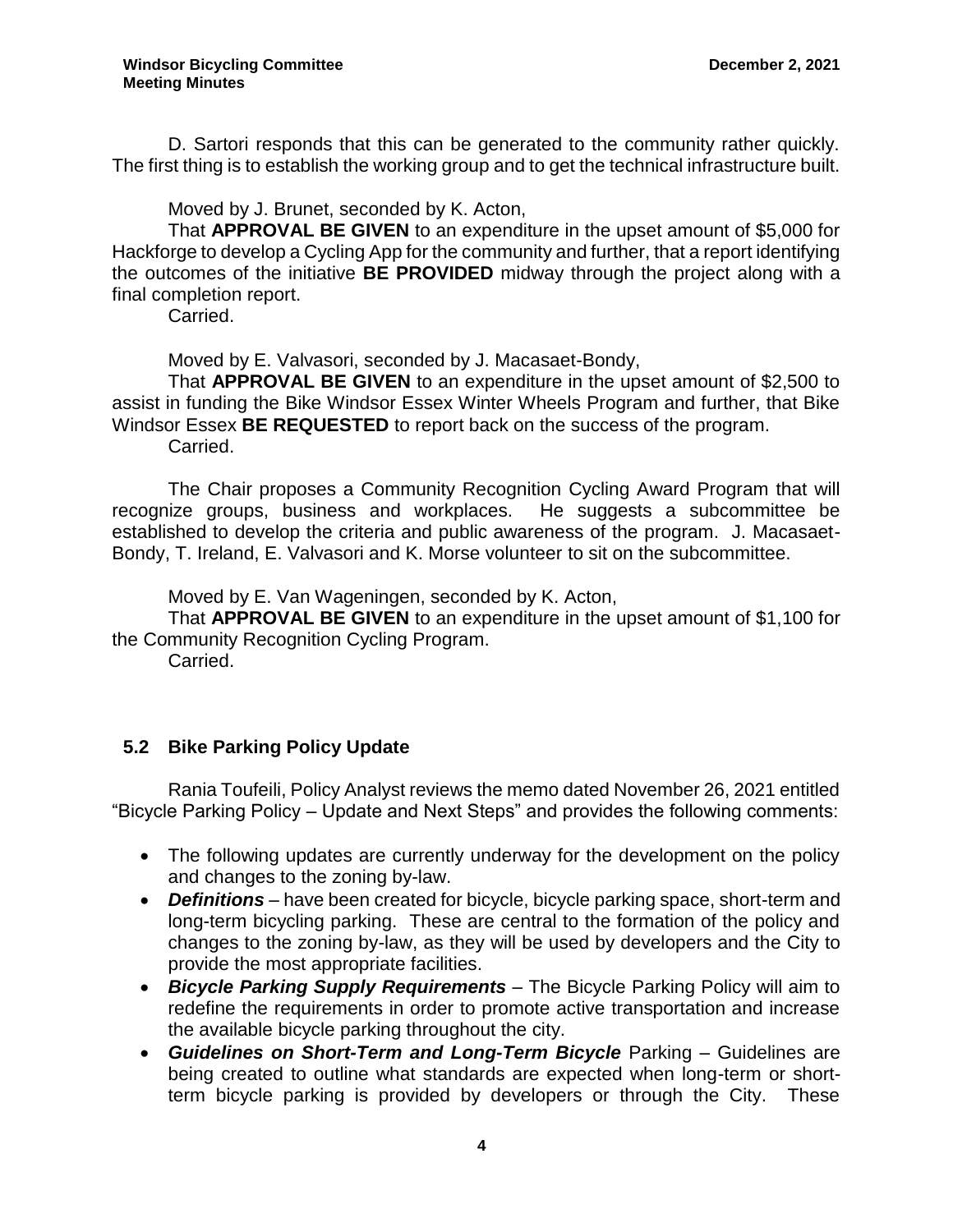guidelines outline criteria such as design, sizes, materials, anchoring, security and appropriate locations for the spaces.

- *Next Steps* The following updates are in the preliminary stages to be incorporated into the bike parking policy.
	- o Temporary or Event Bicycle Parking (for public events)
	- o Bicycle Parking Guidelines on City property (for city facilities and general community use).
- *Conclusion* **–** Next steps for the Bicycle Parking Policy include developing standards to be used for bike parking on city property and within the municipal right-of-way.

E. Valvasorii expresses concern that some of the definitions noted in the Bike Parking Policy are weak. J. Hagan responds that the definitions will be discussed with the Planning and Legal Departments.

Moved by E. Valvasori, seconded by T. Ireland,

That the overview of the Bike Parking Policy Update provided by Rania Toufeili, Policy Analyst **BE RECEIVED.**

Carried.

### **5.3 Bike Theft**

This matter is deferred to the next meeting of the Windsor Bicycling Committee to allow for a representative from Windsor Police Services to be in attendance.

## **5.4 Kildare Road Traffic Calming & Bikeway Project**

J. Hagan, Transportation Planning Senior Engineer provides the following comments relating to the Kildare Road Traffic Calming from Tecumseh Road East to Ottawa Street:

- This project came forward as both a traffic-calming request and a bike lane project.
- Asking the committee to provide feedback on this project.
- Looking at the corridor at Kildare between Tecumseh Road and Ottawa Street, north of Shepherd and south of Seneca.
- The signal at Kildare and Seneca is to be removed.
- There will be a 500-metre gap on Kildare between Shepherd and Seneca. For this project in that gap, Administration is recommending a road diet to bring the four lanes down to two lanes because traffic volumes have decreased significantly due to the closure of the GM Plant.
- Will be able to convert the curb lanes into pop-up bike protected lanes using the traffic calming curbs.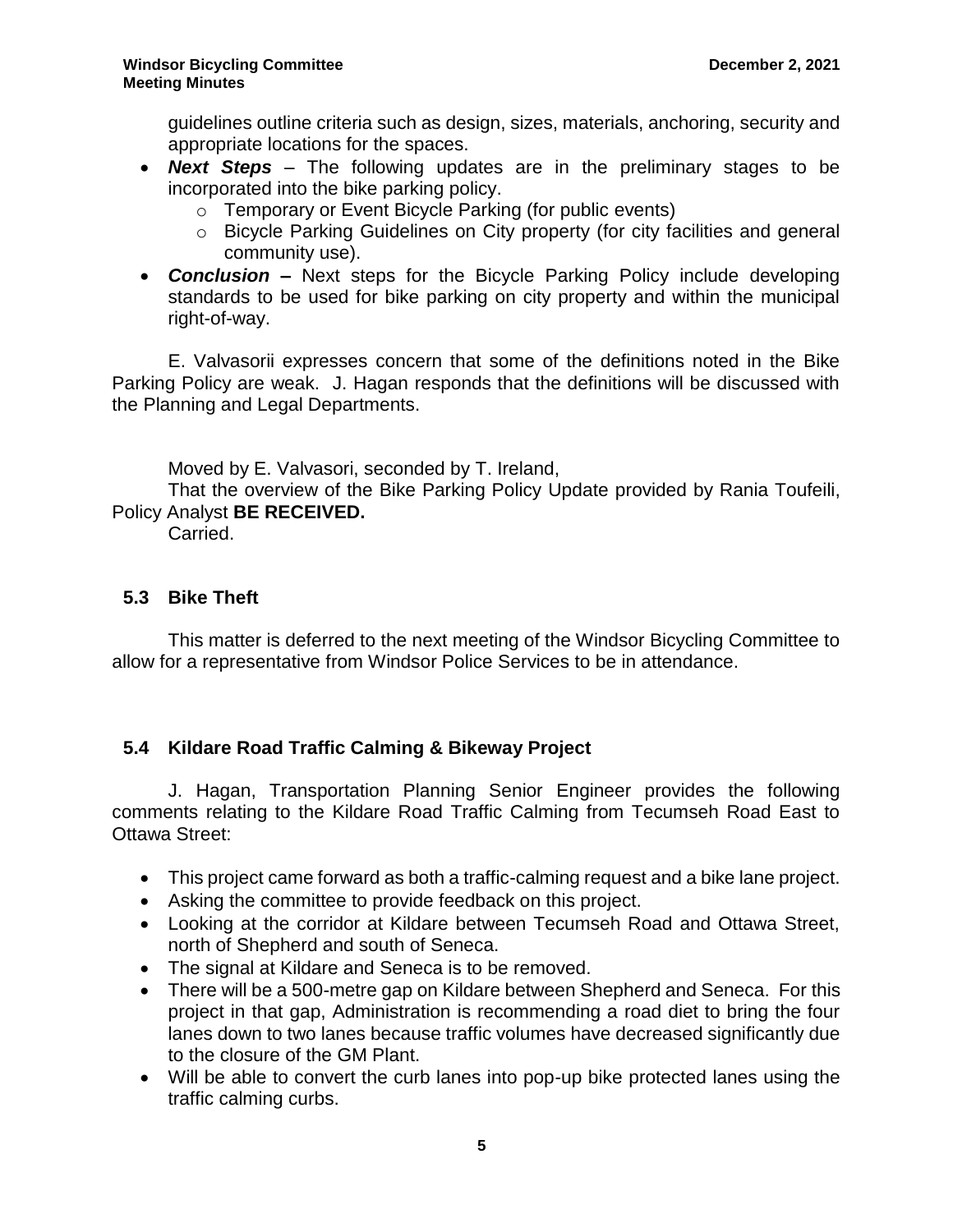#### **Windsor Bicycling Committee December 2, 2021 Meeting Minutes**

 North and south of Shepherd and Seneca are proposing a local street bikeway or bike boulevard as another traffic calming measure.

In response to a question asked by E. Valvasori regarding if the speedbumps will extend to the bicycle portion, J. Hagan responds that there is no bike lane and the entire street is a bike space, so the answer is yes.

E. van Wageningen refers to the pop-up protected bike lanes, and asks that if the roads are snow covered, will the snow be ploughed into the bike lanes.

J. Hagan responds that the divider between the general-purpose lane and the bike lane are between the traffic calming curbs so that provides enough space between those lanes.

E. Valvasori asks if the city clears the snow in the bike lanes.

J. Hagan indicates that eventually the city will require different equipment to clear the snow, as currently there are no sweepers to clear the protected bike lanes.

Moved by K. Acton, seconded by J. Macasaet-Bondy,

 That the proposal presented by Jeff Hagan, Transportation Planning Senior Engineer regarding the Kildare Road Traffic Calming & Bikeway Project **BE ENDORSED,** and further, that Administration **BE REQUESTED** to investigate further to implement safety measures along the corridor from Kildare between Tecumseh Road and Ottawa Street, north of Shepherd and south of Seneca.

Carried.

#### **5.5 Confirm and Ratify Motion**

Moved by E. Valvasori, seconded by E. van Wageningen, That the following motion **BE CONFIRMED AND RATIFIED:**

That the Windsor Bicycling Committee enthusiastically supports the proposal to create a separated bike lane pilot project along University Avenue in 2022. Carried.

#### **5.6 2022 Budget Deliberations**

The Chair advises that the full-time Active Transportation Position – Active Transportation Engineer is not being recommended in the 2022 budget.

Moved by K. Acton, seconded by J. Macasaet-Bondy,

That City Council **BE REQUESTED** to consider funding Budget Item 22-0171 – Addition of Active Transportation Position – Active Transportation Engineer.